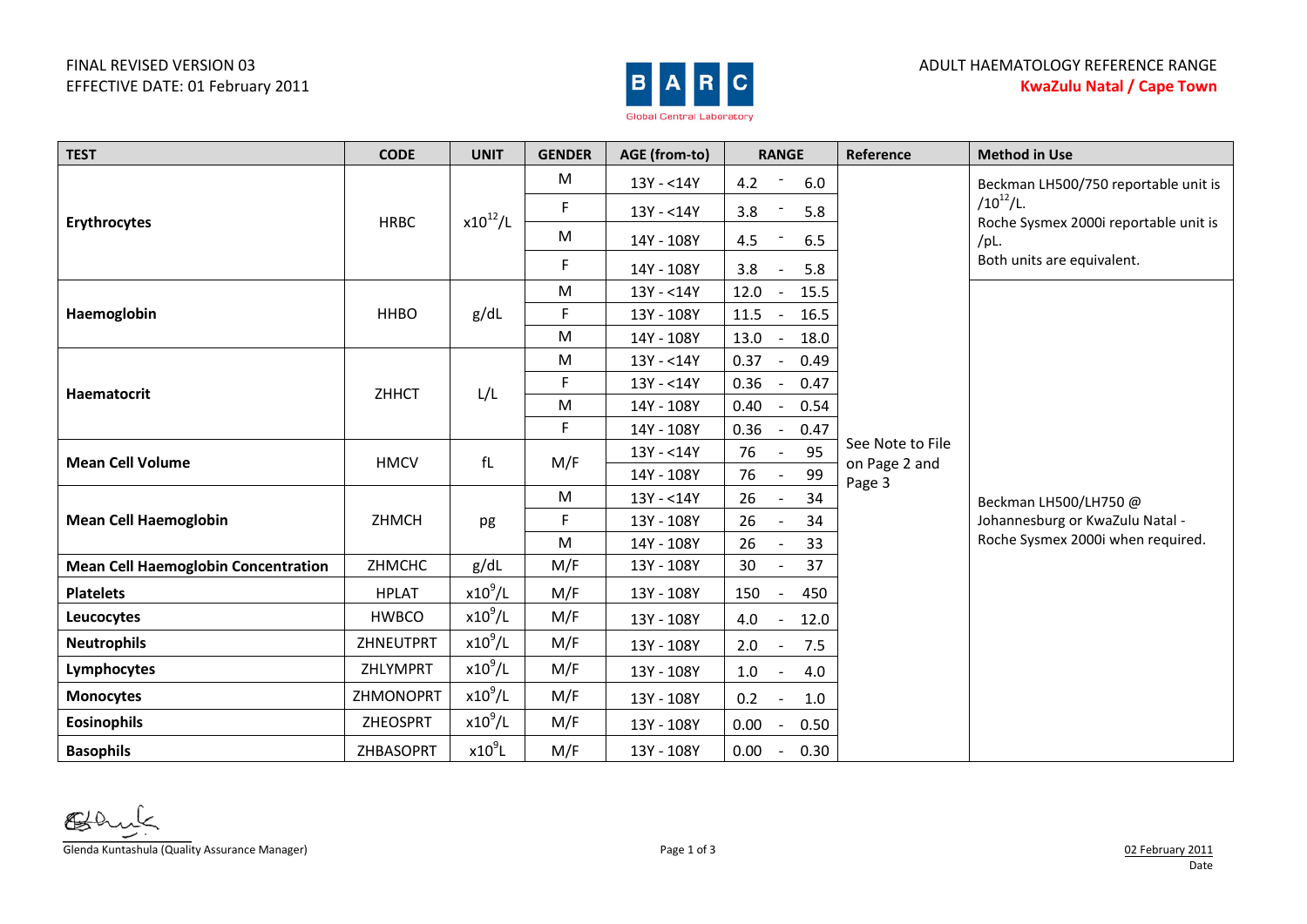

| <b>BIOANALYTICAL RESEARCH CORPORATION</b><br><b>SOUTH AFRICA (PTY) LTD</b><br>In cooperation with Lancet Laboratories<br>CENTRAL LABORATORY FOR CLINICAL TRIALS<br>ities: www.barcea.co.za or www.barclab.com/ E-Mail: barcea@iancet.co.za                                                                                                                       | <b>BARC SA Pty Ltd</b><br>Johannesburg<br>Napler House<br>11 Napler Road<br>Richmond, 2092<br>Fax: +27 11 358-0748                                  | <b>BARC SA Pty Ltd</b><br>Durban<br>74 Lorne Street<br>Durban, 4001<br>Tel: +27 11 242-7044 Tel: +27 31 308-6617<br>+27 11 358-0901   Fax: +27 31 308-6615 | <b>BARC SA Pty Ltd</b><br>Pretoria<br>102 Lancet Medical Centre Pencardia Building 1st Floor Waverley Business Park<br>509 Pretorius Street<br>Arcadia 0083<br>Tel: +27 12 483-0255/6/7<br>Fax: +27 12 483-0259 | <b>BARC SA Pty Ltd</b><br>Cape Town<br><b>Unit 7, Bidg 23B</b><br><b>Wycroft Road</b><br>Mowbray, 7700<br>Tel: +27 21 448-4311<br>Fax: +27 21 448-5604 |  |  |  |  |  |
|------------------------------------------------------------------------------------------------------------------------------------------------------------------------------------------------------------------------------------------------------------------------------------------------------------------------------------------------------------------|-----------------------------------------------------------------------------------------------------------------------------------------------------|------------------------------------------------------------------------------------------------------------------------------------------------------------|-----------------------------------------------------------------------------------------------------------------------------------------------------------------------------------------------------------------|--------------------------------------------------------------------------------------------------------------------------------------------------------|--|--|--|--|--|
| VAT number: 4820184234                                                                                                                                                                                                                                                                                                                                           | Company Registration number: 199901056807                                                                                                           |                                                                                                                                                            |                                                                                                                                                                                                                 |                                                                                                                                                        |  |  |  |  |  |
|                                                                                                                                                                                                                                                                                                                                                                  |                                                                                                                                                     |                                                                                                                                                            |                                                                                                                                                                                                                 | 12 October 2009                                                                                                                                        |  |  |  |  |  |
| <b>To Whom It May Concern</b>                                                                                                                                                                                                                                                                                                                                    |                                                                                                                                                     |                                                                                                                                                            |                                                                                                                                                                                                                 |                                                                                                                                                        |  |  |  |  |  |
|                                                                                                                                                                                                                                                                                                                                                                  |                                                                                                                                                     |                                                                                                                                                            |                                                                                                                                                                                                                 |                                                                                                                                                        |  |  |  |  |  |
| <b>Haematology Reference Ranges</b>                                                                                                                                                                                                                                                                                                                              |                                                                                                                                                     |                                                                                                                                                            |                                                                                                                                                                                                                 |                                                                                                                                                        |  |  |  |  |  |
| Please note that on investigation into the history of the origin of the haematology reference<br>ranges at Lancet, it would appear that, historically, Lancet Adult Haematology reference ranges for<br>Johannesburg were adopted from the South African Institute of Medical Research, (SAIMR), now<br>known as the National Health Laboratory Services (NHLS). |                                                                                                                                                     |                                                                                                                                                            |                                                                                                                                                                                                                 |                                                                                                                                                        |  |  |  |  |  |
| These ranges were then checked by the Lancet Haematology department in Johannesburg<br>sometime in the late 1980s using 100 normal patients.                                                                                                                                                                                                                     |                                                                                                                                                     |                                                                                                                                                            |                                                                                                                                                                                                                 |                                                                                                                                                        |  |  |  |  |  |
| The Haematology reference ranges for the coastal level were determined in the 1980's by<br>Ferguson, Roux and Partners, a local laboratory in Durban, now known as Ampath Trust. These<br>were then adopted by all the coastal laboratories.                                                                                                                     |                                                                                                                                                     |                                                                                                                                                            |                                                                                                                                                                                                                 |                                                                                                                                                        |  |  |  |  |  |
| the 80's.                                                                                                                                                                                                                                                                                                                                                        | The Paediatric Haematology reference ranges for Johannesburg were adopted from Wintrobe in                                                          |                                                                                                                                                            |                                                                                                                                                                                                                 |                                                                                                                                                        |  |  |  |  |  |
|                                                                                                                                                                                                                                                                                                                                                                  | Unfortunately all this happened long before the laboratories were accredited and they did not<br>keep the documentation in perpetuity as we do now. |                                                                                                                                                            |                                                                                                                                                                                                                 |                                                                                                                                                        |  |  |  |  |  |
| Please note that these ranges have been deemed acceptable for the local population by the<br>pathologists' serving these practices over the last 30 years, and that we accept these as our<br>references ranges.                                                                                                                                                 |                                                                                                                                                     |                                                                                                                                                            |                                                                                                                                                                                                                 |                                                                                                                                                        |  |  |  |  |  |
| Dr. Jessica Trusler<br><b>MEDICAL DIRECTOR</b><br><b>BARC S.A. Clinical Trials Laboratory</b>                                                                                                                                                                                                                                                                    |                                                                                                                                                     |                                                                                                                                                            |                                                                                                                                                                                                                 |                                                                                                                                                        |  |  |  |  |  |
| JOINT VENTURE OF BARC INTERNATIONAL WITH LANCET LABORATORIES<br>DIRECTORS: Dr Paul Magrez (Belgium), J. Albrecht (Belgium), Dr P.R. Cole (South Africa)                                                                                                                                                                                                          |                                                                                                                                                     | Dr J. Trusler (Medical Director)                                                                                                                           |                                                                                                                                                                                                                 |                                                                                                                                                        |  |  |  |  |  |

€